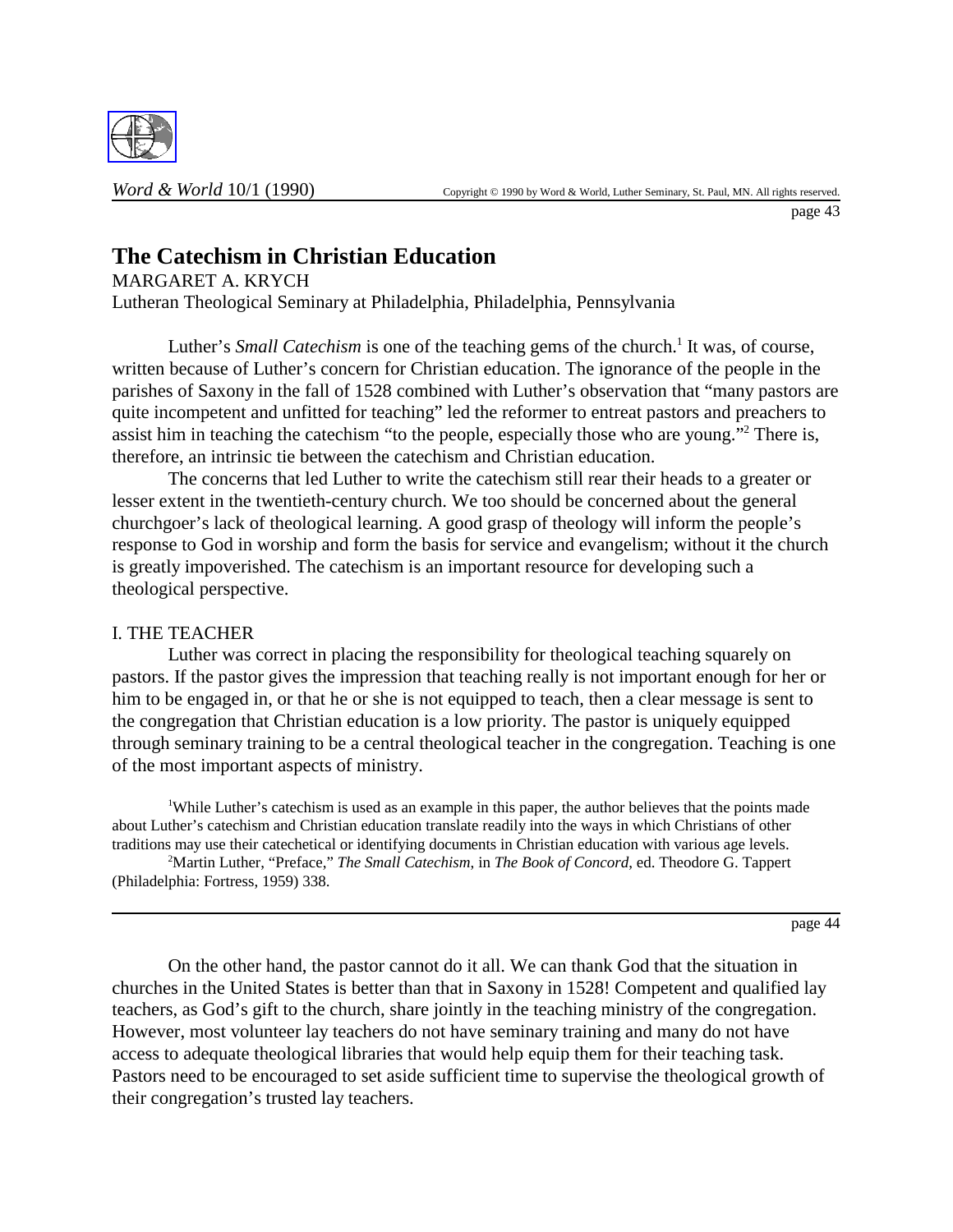Luther placed responsibility for Christian education also upon families, urging parents to instruct their children. He was absolutely correct in recognizing that without adequate adult Christian education, parents cannot in turn teach their offspring. Thus, there is a need for theological education for all laity, not just for teachers of particular programs; as well as a need to provide guidance to parents on communicating the faith to their children.

## II. THE METHOD

What of Luther's contention that the form of the instruction be fixed rather rigidly as in the catechism? Luther told his preachers that "young and inexperienced people must be instructed on the basis of a uniform, fixed text and form" and recommended that the young repeat the text word for word after the teacher "and retain them in their memory,"<sup>3</sup> Luther of course had good reason to suggest this rigid approach. He doubted the theological teaching ability of most of the pastors and so encouraged them not to tamper with the text.

Today, however, we will generally want to add our own variations in method and presentation of content, while preserving the theological integrity of the catechism's text. Using a rote form of learning can be sterile and boring and often results in little reflection and understanding of the material. Fortunately, Luther did encourage the teachers to bear in mind that after the people had become familiar with the text they should be instructed on its meaning. It is essential that students hear the catechism as relevant to their daily lives. Teaching the catechism calls for a law/gospel approach, in which students are called to reflect both on their human state before God and the gospel answer of God's gracious mercy and forgiveness. And certainly at this level the teacher's ingenuity in helping students do their own thinking and wrestling with the text and its application allows for—and calls for—creativity and individuality in teaching.

Published lesson materials designed to help teach the catechism can of course be a boon in suggesting ways in which theological understanding and application can be pursued at various age levels. Published materials are of most value when they are used flexibly as helpful guides that need to be adapted to the particular group of students. Some pastors prefer to develop their own catechetical lessons. A good rule is: use your own lesson plans only if they are better than the published materials! And if you do prepare your own, remember that it takes three hours to prepare for a one-hour lesson using prepared materials, but about six hours per teaching-hour to prepare your own materials.

3 Ibid., 339.

page 45

What of memorization of the catechism? This was a much more popular approach in the past than at present. It has gone out of vogue because we know that memorizing simply for the sake of memorizing is not the most helpful way to grasp the meaning of a text. However, many persons will testify to the value of committing the catechism to heart. Martin Marty writes, "As a product of such catechismal instruction in the 1930s, I can testify that the little book was a constant companion, its every page subjected to memory, its lines cough-upable at the behest of pastors or elders....Several decades of graduate theology have not succeeded in supplanting in my mind a view of the structure of the universe and of the faith that Luther's book, with its `Chief Parts' provided. Even the theology section of my library is still catalogued to follow its sequence."<sup>4</sup>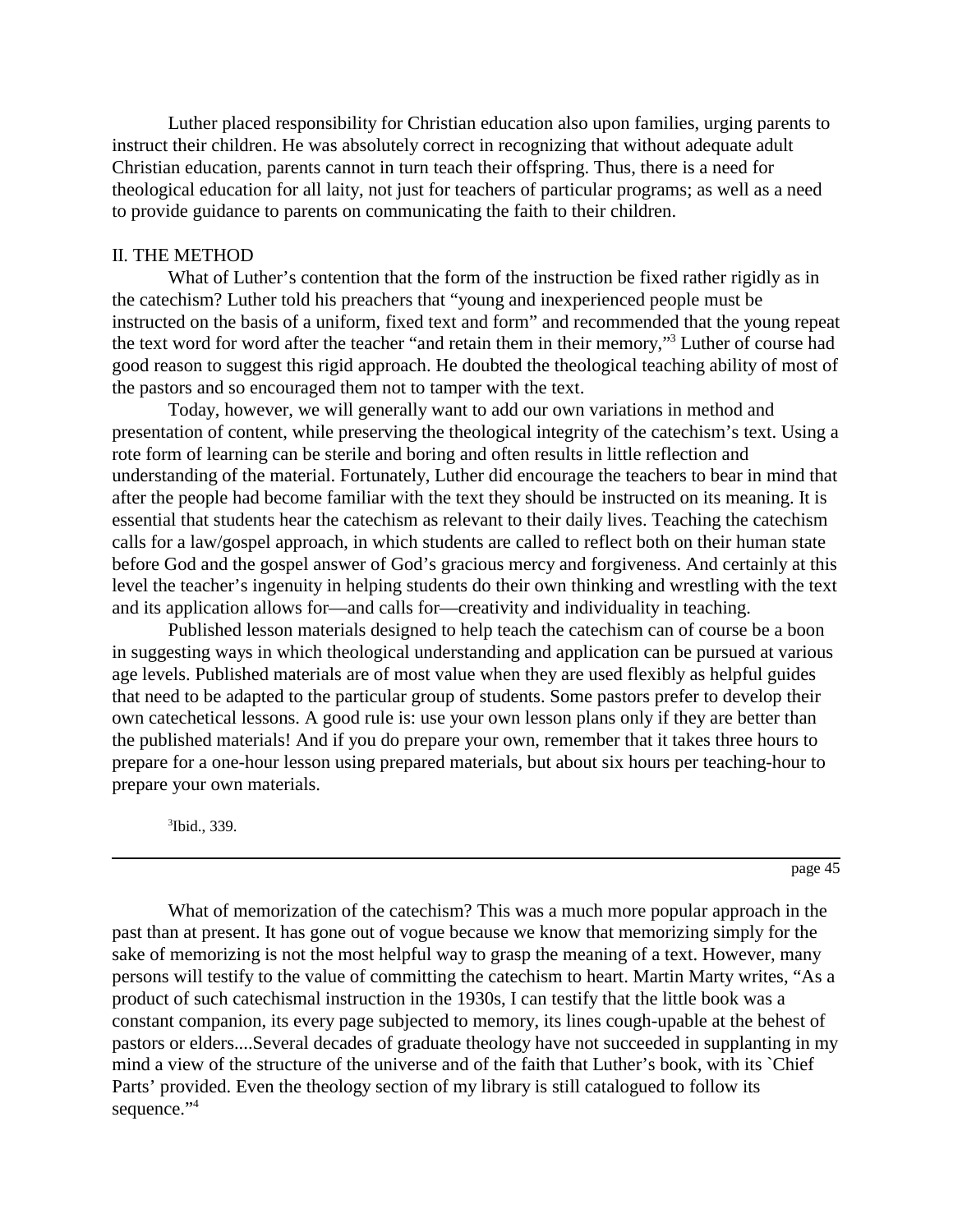## III. THE LEARNER

All in all, any church's catechism and other confessional documents should inform its whole Christian education program, giving theological direction for the teaching content. Scripture will always be the sole standard for all that we teach, and, as Lutherans, we confess that the Lutheran confessional documents accurately reflect the gospel message of the Scriptures. But this does not mean that the catechism itself will be the sole content for all lessons taught at all age levels in every Christian education program in Lutheran churches. In fact, at some age levels the catechism is quite unsuitable as directly teachable content. It actually works best with adults and least well with children.

The catechism is a wonderful theological resource for adults. It gives a solid interpretation of the message of the Scriptures which provides a theological basis for all of life. Provided, of course, that the adults retain what they learn. And retention requires review and more review. Adults need more than a one-time exposure to the catechism. Luther's concern about committing the catechism to memory shows that he wanted the people to carry the catechism with them and not lose it. Until something is "overlearned" (for example, the alphabet is learned so well by most people that it almost cannot be forgotten), it will assuredly by forgotten eventually. So the catechism should be overlearned or reviewed for all adults often enough that they "know it"—that is, have it at their fingertips.

The catechism is excellent content for new members. Often persons coming into Lutheranism from another denomination are treated to information on the local congregation ("how we do things here"), group dynamics and getting-to-know-you exercises, and perhaps a brief Bible study to encourage faithful worship attendance, stewardship, and service. Such things cannot substitute for an introduction to a denomination's theological stance, those things that are important for the way in which the denomination understands God's self-revelation in Jesus Christ. For this, the catechism (Small or Large) is a good place to start.

The catechism is also a splendid tool for work with older teens. The college years are often a time for serious theological reflection. Many young adults turn to books and documents that challenge their thoughts or against which they can

4 From Martin Marty's Foreword to Arthur C. Repp, *Luther's Catechism Comes to America: Theological Effects on the Issues of the Small Catechism Prepared in and for America Prior to 1850* (Metuchen, NJ: Scarecrow, 1982) xii.

page 46

measure other ideas they have encountered. The Small and Large Catechisms can be very helpful for this purpose.

The Small Catechism is also an excellent resource for teaching students in grades 8 through 10. However, here much more caution must be exercised in the way in which the content is presented, so that youth gain maximum benefit from studying the catechism. Research in cognitive development in the last few decades has shown that, like the rest of the body, the brain and nervous system develop and mature over a number of years. Such development results in qualitative changes in thinking throughout the childhood years. Jean Piaget identified six distinct stages in thinking.<sup>5</sup> These stages are roughly related in many children to approximate age levels. But the important thing for Piaget is that the stages are invariant and sequential, regardless of the age at which any particular individual reaches them. Each stage in fact represents a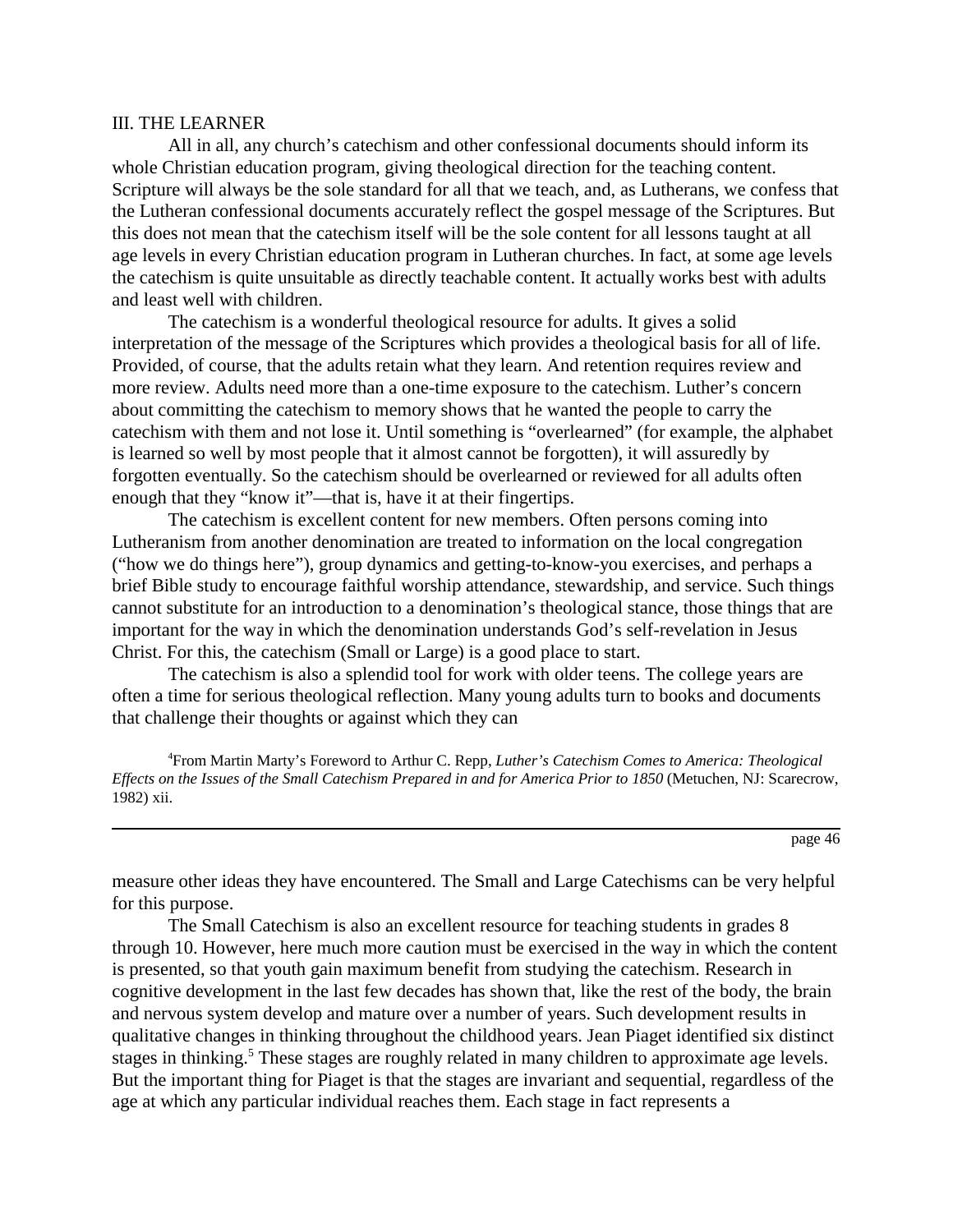developmental capability which, with appropriate environmental influences, results in the kind of thinking characteristic of that particular stage.<sup>6</sup> Generally around the age of twelve years or so, the average child moves from the stage of concrete thinking to that of abstract thinking. This is the last stage of cognitive development and the thinking stage that is typical of teenagers and adults. So the child is now ready to grasp and appreciate the complexity of the theological issues in Luther's catechism. But, the child has only just reached this stage. As with most capacities, the person needs to practice the new thinking skills for some time before he or she is able to operate with facility in this new mode. It may take a year or two of thinking in general abstract ways before the young person is ready to deal easily with theological concepts. So teachers of grades 8, 9, and 10 must know how to help adolescents work carefully and slowly with their new thinking skills. This calls for teachers who understand that some students may develop more slowly and not reach the abstract thinking stage until the age of fourteen or fifteen years. Such students may well be embarrassed when peers laugh at their concrete attempts to deal with the theological content of the catechism. Sensitive teachers can help students move at their own pace and encourage individual work as well as group discussion, so that the slower developer has a chance to deal with the material on his or her own level. The good teacher will understand that even early developers will sometimes tire of thinking in the new mode and will revert to the concrete thinking that is typical of the elementary-age child. Teaching the catechism to early teens requires frequent review, clear definitions, careful explanation of traditional theological terms, and plenty of illustrations with simple metaphors and analogies.

To be resisted at all costs is a recent trend in some congregations to shorten the program (usually to accommodate school or sports schedules) or to cram large amounts of catechetical content into a few weekend retreats. Abstract thinking takes practice and time. Retention takes repetition. Reflection that encourages incorporation into one's own belief system and its expression in daily life is a lengthy process. It requires frequent regular opportunities for learning. Weekly congregational classes or regular instruction in parish schools offer the best chance for long-term incorporation. A two- to three-year minimum program of weekly classes is most

5 Jean Piaget, *Six Psychological Studies* (London: University of London, 1968) 8-70. 6 Such environmental influences need not be Western formal schooling; people in distinctly difference societies still exhibit the same stages of mental development.

page 47

appropriate, especially if the program begins at grade 8. Perhaps an eighteen-month program may be sufficient for classes that begin in the middle of ninth grade and continue through tenth grade, since by then students have had plenty of practice in abstract thinking.

How about children younger than twelve or thirteen years? Frankly, the age at which Luther might have used the catechism in its present form with children would now be considered inappropriate. Luther, of course, assumed that children were able to think like small adults. And lest we feel superior, we must admit that there are still many adults today who follow the same approach without Luther's excuse—that he lived four hundred years before the research in cognitive development that informs our contemporary educational approaches! Since we now know that children on the average reach the age of abstract thinking at about twelve years, we also know that asking a younger child, even a bright one, to study the catechism is asking for